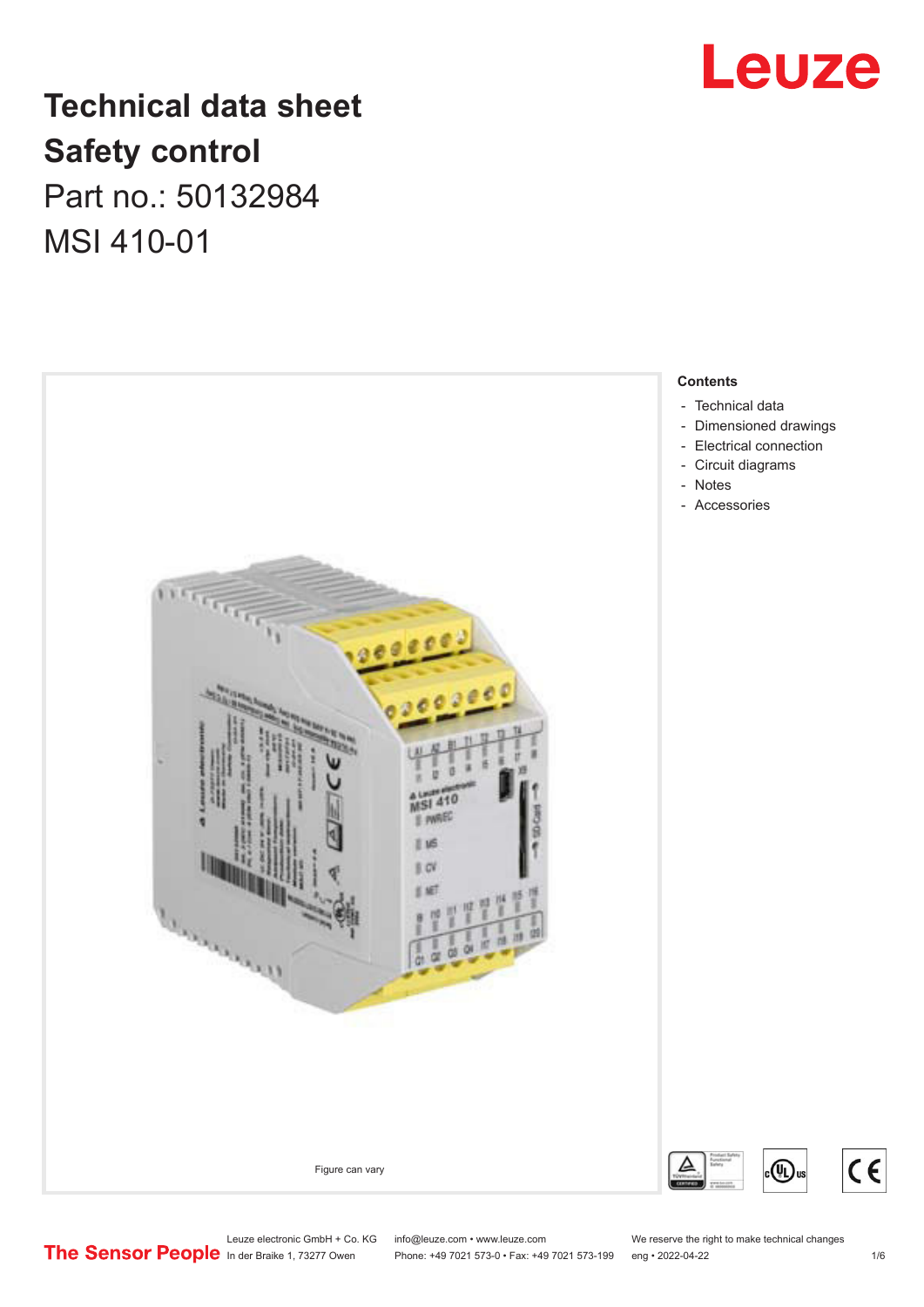## <span id="page-1-0"></span>**Technical data**

#### **Basic data**

| <b>Series</b>       | MSI 410                        |
|---------------------|--------------------------------|
| Application         | Monitoring of safety functions |
| Number of safe I/Os | 20 IN, 4 OUT                   |
|                     |                                |
| <b>Functions</b>    |                                |

**Functions Functions Additional I/O extensions available** (optional) Configurable safety control Configuration via MSI.designer software Removable program memory (must be ordered separately, part no. 50132996) Transfer of diagnostic data via external fieldbus modules, e.g. MSI-FB-PROFIBUS (optional) USBmini interface

#### **Characteristic parameters**

| <b>SIL</b>             | 3, IEC 61508                          |
|------------------------|---------------------------------------|
| <b>SILCL</b>           | 3, IEC/EN 62061                       |
| Performance Level (PL) | Up to and including e, EN ISO 13849-1 |
| $PFH_n$                | 4,3E-09 per hour                      |
| Mission time $T_{M}$   | 20 years, EN ISO 13849-1              |
| Category               | 4, EN ISO 13849                       |
|                        |                                       |

#### **Electrical data**

| Performance data                                |                            |
|-------------------------------------------------|----------------------------|
| Supply voltage U <sub>B</sub>                   | 24 V, DC, -30  25 %        |
| Power consumption, max.                         | 3.3 W                      |
| <b>Output circuit</b>                           |                            |
| <b>Number of outputs</b>                        | 4 Piece(s)                 |
| Max. number of integrated digital<br>outputs    | 4 Piece(s)                 |
| Type of digital output                          | Transistor                 |
| Short circuit protection, outputs               | Yes                        |
| Min. voltage permitted at the output            | 16.2 V                     |
| Max. voltage permitted at the output 30 V       |                            |
| <b>Output current</b>                           | 4 A                        |
|                                                 |                            |
| <b>Control circuit</b>                          |                            |
| <b>Number of inputs</b>                         | 20 Piece(s)                |
| Voltage permitted at the input                  | 30 V                       |
| Max. rated control supply voltage at 30 V<br>DC |                            |
| Min. rated control supply voltage at<br>DC      | 15.6 V                     |
| Input current at signal 1                       | $2.3 \text{ mA}$           |
| Interface                                       |                            |
|                                                 |                            |
| <b>Type</b>                                     | Internal bus (SBUS+)       |
| <b>Service interface</b>                        |                            |
| Type                                            | <b>USB</b>                 |
|                                                 |                            |
| <b>USB</b>                                      |                            |
| <b>Function</b>                                 | Configuration via software |
| <b>Connection</b>                               |                            |

**Number of connections** 2 Piece(s)

| <b>Connection 1</b>                                           |                                                                |
|---------------------------------------------------------------|----------------------------------------------------------------|
| <b>Function</b>                                               | Signal IN                                                      |
|                                                               | Signal OUT                                                     |
|                                                               | Voltage supply                                                 |
| <b>Type of connection</b>                                     | Terminal                                                       |
| Type of terminal                                              | Screw terminal                                                 |
| No. of pins                                                   | $31 - pin$                                                     |
| <b>Connection 2</b><br><b>Function</b>                        | Configuration interface                                        |
| Type of connection                                            | <b>USB</b>                                                     |
| <b>Connector type</b>                                         | USB 2.0 Mini-A                                                 |
|                                                               |                                                                |
| Cable properties                                              |                                                                |
| <b>Connection cross sections</b>                              | 1 x 0.2 to 2.5 mm <sup>2</sup> , wire                          |
|                                                               | $1 \times 0.2$ to 2.5 mm <sup>2</sup> , wire                   |
|                                                               | 1 x 0.25 to 2.5 mm <sup>2</sup> , wire with wire-end           |
|                                                               | sleeve                                                         |
|                                                               | 2 x 0.2 to 1.0 mm <sup>2</sup> , wire                          |
|                                                               | $2 \times 0.2$ to 1.0 mm <sup>2</sup> , wire                   |
|                                                               | 2 x 0.25 to 1.0 mm <sup>2</sup> , wire with wire-end<br>sleeve |
| <b>Mechanical data</b>                                        |                                                                |
| Dimension (W x H x L)                                         | 45 mm x 96.5 mm x 121 mm                                       |
| Net weight                                                    | 290 g                                                          |
| <b>Housing color</b>                                          | Gray                                                           |
| <b>Type of fastening</b>                                      | Snap-on mounting                                               |
|                                                               |                                                                |
| <b>Environmental data</b>                                     |                                                                |
|                                                               |                                                                |
| Ambient temperature, operation                                | $-2565 °C$                                                     |
| Ambient temperature, storage                                  | $-2570 °C$                                                     |
| <b>Relative humidity (non-condensing)</b>                     | 10  95 %                                                       |
| <b>Certifications</b>                                         |                                                                |
| Degree of protection                                          | IP 20                                                          |
| <b>Protection class</b>                                       | III                                                            |
| <b>Certifications</b>                                         | c UL US                                                        |
|                                                               | <b>TÜV Rheinland</b>                                           |
| <b>Vibration resistance</b>                                   | 5  150 Hz                                                      |
| Test procedure for oscillation in<br>accordance with standard | EN 60068-2-6                                                   |
| Shock resistance, single shock                                | 30 g, 11 ms, EN 60068-2-27                                     |
| Shock resistance, continuous shock                            | 10 g, 16 ms, EN 60068-2-29                                     |
| <b>Classification</b>                                         |                                                                |
| <b>Customs tariff number</b>                                  | 85371091                                                       |
| <b>ECLASS 5.1.4</b>                                           | 27243001                                                       |
| <b>ECLASS 8.0</b>                                             | 27243101                                                       |
| <b>ECLASS 9.0</b>                                             | 27243101                                                       |
| <b>ECLASS 10.0</b>                                            | 27243101                                                       |
| <b>ECLASS 11.0</b>                                            | 27243101                                                       |
| <b>ECLASS 12.0</b>                                            | 27243101                                                       |
| <b>ETIM 5.0</b>                                               | EC002538                                                       |
| <b>ETIM 6.0</b>                                               | EC002538                                                       |
| <b>ETIM 7.0</b>                                               | EC002538                                                       |

Leuze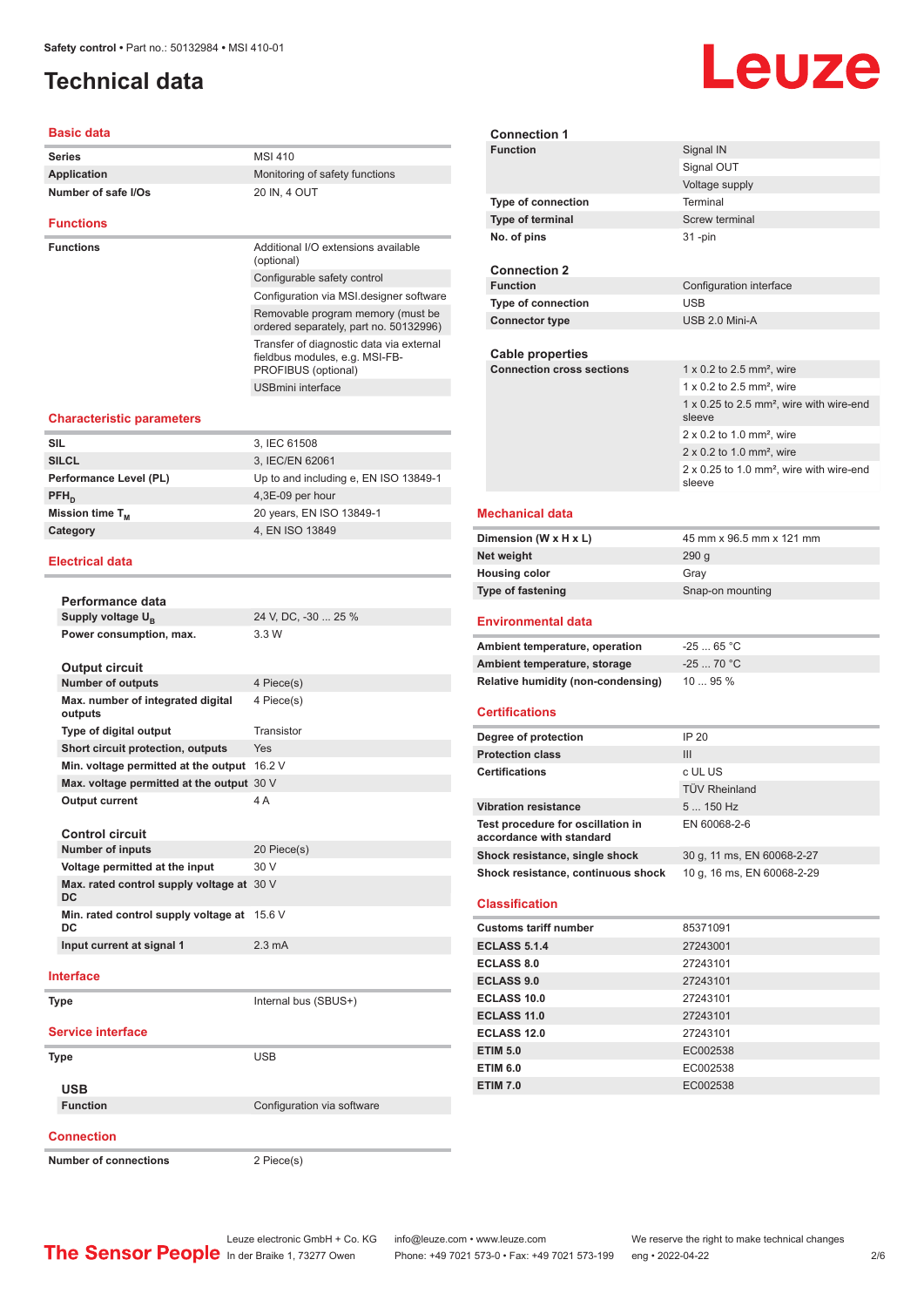## <span id="page-2-0"></span>**Dimensioned drawings**

All dimensions in millimeters

45

ਸੂ Ų

Ę

നനന

**DOOO** 

△ Leuze elect<br>MSI 410<br>□ PWR/EC  $\Box$  MS

 $\Box$  cv





## **Electrical connection**

**Connection 1**

| <b>Function</b>    | Signal IN      |
|--------------------|----------------|
|                    | Signal OUT     |
|                    | Voltage supply |
| Type of connection | Terminal       |
| Type of terminal   | Screw terminal |
| No. of pins        | $31$ -pin      |

### **Terminal Assignment**

| A1              | $+24V$                  |
|-----------------|-------------------------|
| A2              | <b>GND</b>              |
| <b>B1</b>       | +24 V (outputs Q1 - Q4) |
| $\overline{11}$ | Safe input              |
| 12              | Safe input              |
| 13              | Safe input              |
| 14              | Safe input              |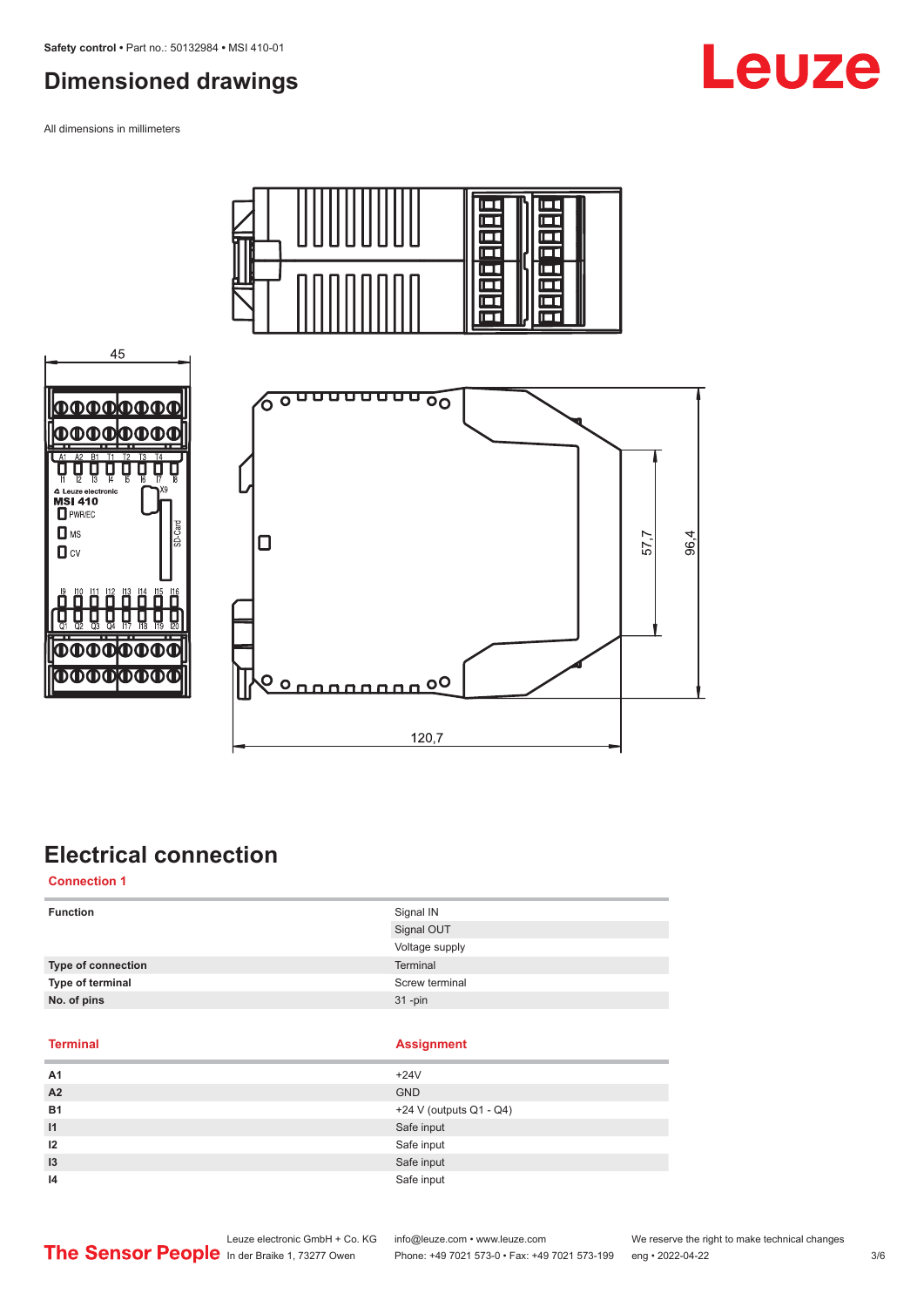## <span id="page-3-0"></span>**Electrical connection**

**Terminal Assignment**

| 15             | Safe input         |
|----------------|--------------------|
| 16             | Safe input         |
| 17             | Safe input         |
| 18             | Safe input         |
| 19             | Safe input         |
| 110            | Safe input         |
| 111            | Safe input         |
| 112            | Safe input         |
| 113            | Safe input         |
| 114            | Safe input         |
| 115            | Safe input         |
| 116            | Safe input         |
| 117            | Safe input         |
| 118            | Safe input         |
| 119            | Safe input         |
| 120            | Safe input         |
| Q <sub>1</sub> | Safe output        |
| Q2             | Safe output        |
| Q <sub>3</sub> | Safe output        |
| Q4             | Safe output        |
| T1             | Test signal output |
| T <sub>2</sub> | Test signal output |
| T <sub>3</sub> | Test signal output |
| <b>T4</b>      | Test signal output |

### **Connection 2 X9**

i.

| <b>Function</b>       | Configuration interface |
|-----------------------|-------------------------|
| Type of connection    | <b>USB</b>              |
| <b>Connector type</b> | USB 2.0 Mini-A          |

## **Circuit diagrams**



# Leuze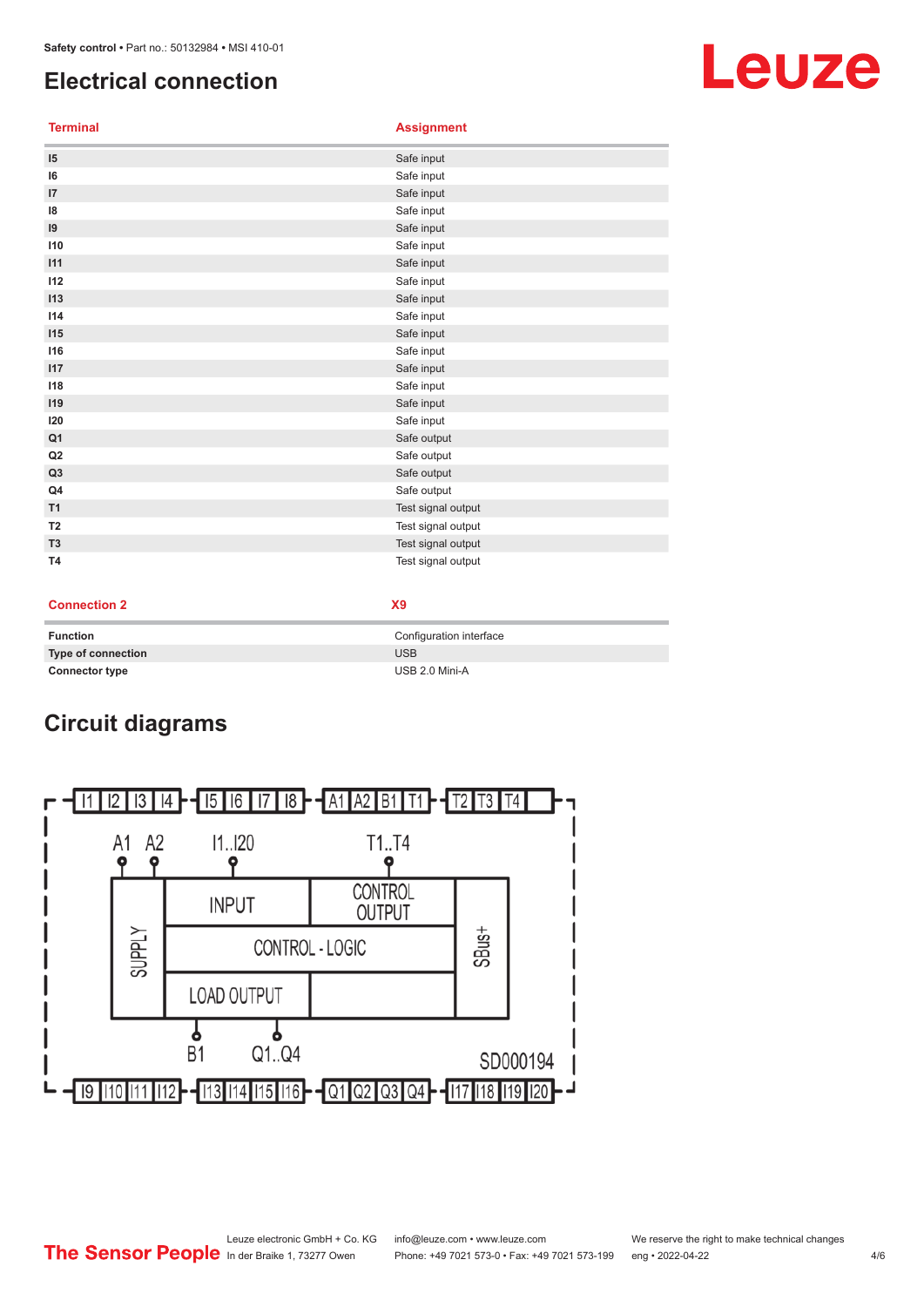## <span id="page-4-0"></span>**Notes**

# **Leuze**



**Observe intended use!**

 $\%$  The product may only be put into operation by competent persons.

 $\ddot{\phi}$  Only use the product in accordance with its intended use.

## **Accessories**

## Start-up/diagnosis

|                                                                                  |          | Part no. | <b>Designation</b>      | <b>Article</b> | <b>Description</b>                                                                                                                          |
|----------------------------------------------------------------------------------|----------|----------|-------------------------|----------------|---------------------------------------------------------------------------------------------------------------------------------------------|
| <b>Press</b><br>$\frac{1}{\left \displaystyle\oint\limits_{\Omega}}\right $<br>畺 | $\equiv$ | 50117011 | KB USB A - USB<br>miniB | Service line   | Suitable for interface: USB<br>Connection 1: USB<br>Connection 2: USB<br>Shielded: Yes<br>Cable length: 1,500 mm<br>Sheathing material: PVC |

## General

|                                                                                                     | Part no.   | <b>Designation</b> | <b>Article</b> | <b>Description</b>         |
|-----------------------------------------------------------------------------------------------------|------------|--------------------|----------------|----------------------------|
| & Louze electronic<br>pone leure live<br>MSI-SO-CAR<br>10132994<br>SEP 512 MB<br>manufike ATP Class | 50132996 * | MSI-SD-CARD        | Program memory |                            |
|                                                                                                     | 50133002   | MSI-SD-COVER       | Cover          | Contains: 10x MSI-SD-COVER |

\* Necessary accessories, please order separately

## Services

| Part no. | <b>Designation</b> | <b>Article</b>   | <b>Description</b>                                                                                                                                                                                                                                                                                                              |
|----------|--------------------|------------------|---------------------------------------------------------------------------------------------------------------------------------------------------------------------------------------------------------------------------------------------------------------------------------------------------------------------------------|
| S981043  | CS40-E-312         | Hourly rate      | Details: Location and content to be agreed upon.<br>Conditions: Price not including travel costs and, if applicable, accommodation<br>expenses.<br>Restrictions: Travel costs and accommodation expenses charged separately<br>and, if applicable, according to expenditure.                                                    |
| S981029  | CS40-T-110         | Product training | Details: Location and content to be agreed upon, duration: max. 10 hours.<br>Conditions: Price not including travel costs and, if applicable, accommodation<br>expenses.<br>Restrictions: Travel costs and accommodation expenses charged separately<br>and according to expenditure. Maximum number of participants: 12 people |